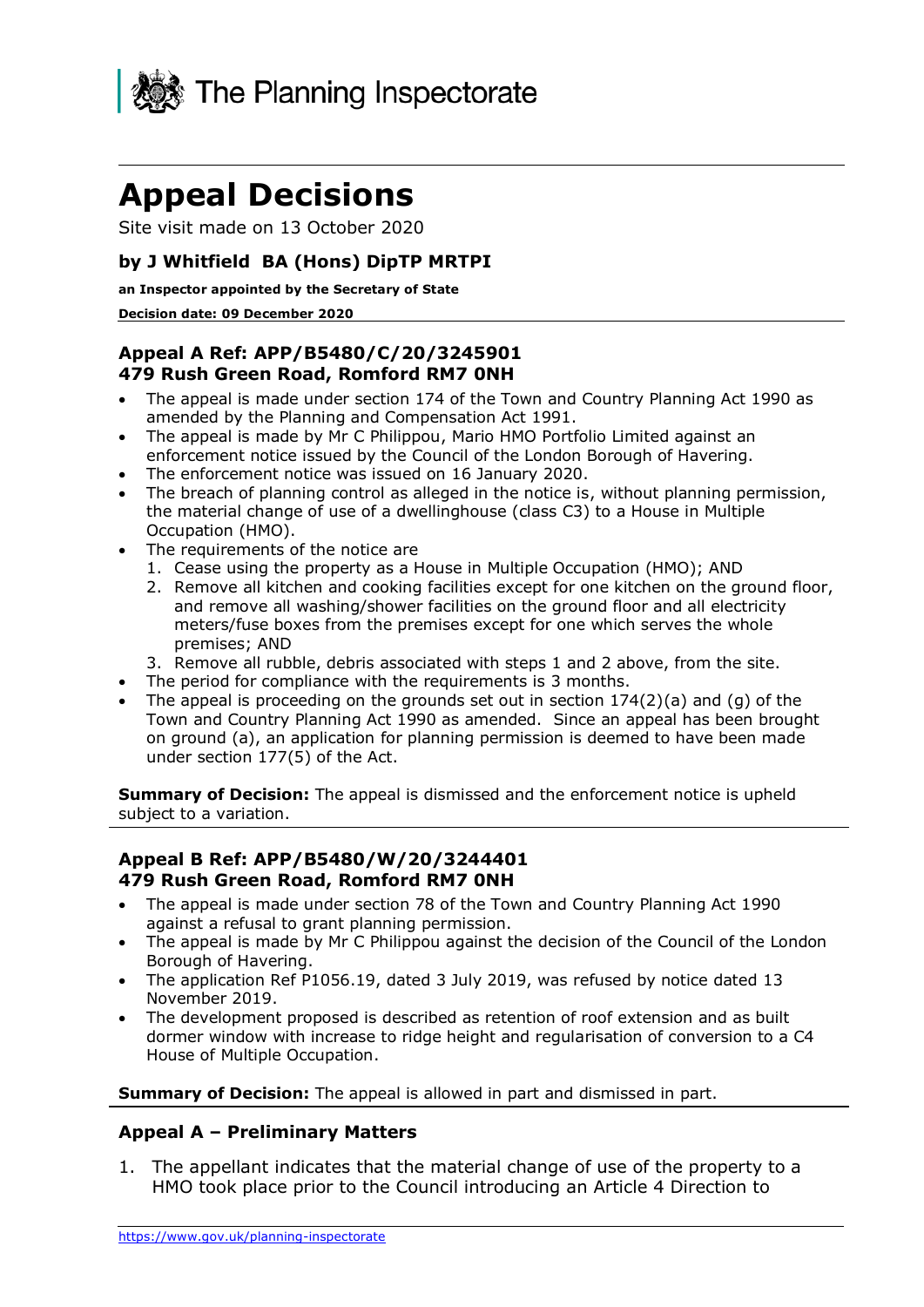remove permitted development rights afforded for such changes by the Town and Country (General Permitted Development) (England) Order 2015 (the GPDO). Whilst the appellant does not develop the argument further, one could reasonably suggest it is a hidden argument on ground (c), that those matters stated in the notice to give rise to the breach of planning control, did not constitute a breach of planning control.

- 2. The Article 4 Direction was brought into force on 17 July 2016. Notes from the Council's site visits indicate that the property was visited the day before and there were no clear signs of use of the property as an HMO. It is also said that a Planning Contravention Notice (PCN) was served in March 2019, the responses to which indicated the property was not in use as an HMO at the time the Article 4 Direction came into force. Notably, two lease agreements which the appellant submitted to the Council are said to have post-dated the Article 4 Direction. The appellant presents a certificate under the Building 6 July 2016. However, the works relate only to a rear extension and a loft conversion. There is no indication from the appellant's evidence that the use of the property had materially changed to an HMO on or before that date. Regulations which was issued to confirm completion of building works on
- 3. Whilst the Council's evidence is limited, in the absence of sufficiently precise and unambiguous evidence from the appellant, I find, on the balance of probabilities, that the material change of use occurred after the Council brought the Article 4 Direction into force. On that basis, at the time the notice was issued, those matters stated in the notice to give rise to the breach of planning control did constitute a breach of planning control.

# **Appeal B – Preliminary Matters**

 4. The description in the heading above is taken from the application form. However, the phrases 'retention', 'as built' and 'regularisation' do not describe acts of development. I have therefore dealt with the appeal on the basis that planning permission is sought for a roof extension, dormer window with increase to ridge height and the material change of use to a house in multiple occupation (HMO).

# **Appeal A on ground (a) and Appeal B**

 5. Both appeals seek planning permission for the material change of use of the property to an HMO. In addition, Appeal B seeks planning permission for a roof extension, dormer window and increase in the ridge height. These operations do not form part of the matters subject of the enforcement notice.

### *Main Issues*

- 6. The Council's reasons for issuing the enforcement notice are the same as those for which it refused planning permission. The main issues in respect of both appeals are therefore:
	- • the effect of the material change of use of the property to an HMO on the living conditions of the occupiers of 481 Rush Green Road with particular regard to noise and disturbance; and,
	- • whether the material change of use of the property to an HMO will provide acceptable living conditions for present and future occupiers with particular regard to internal space.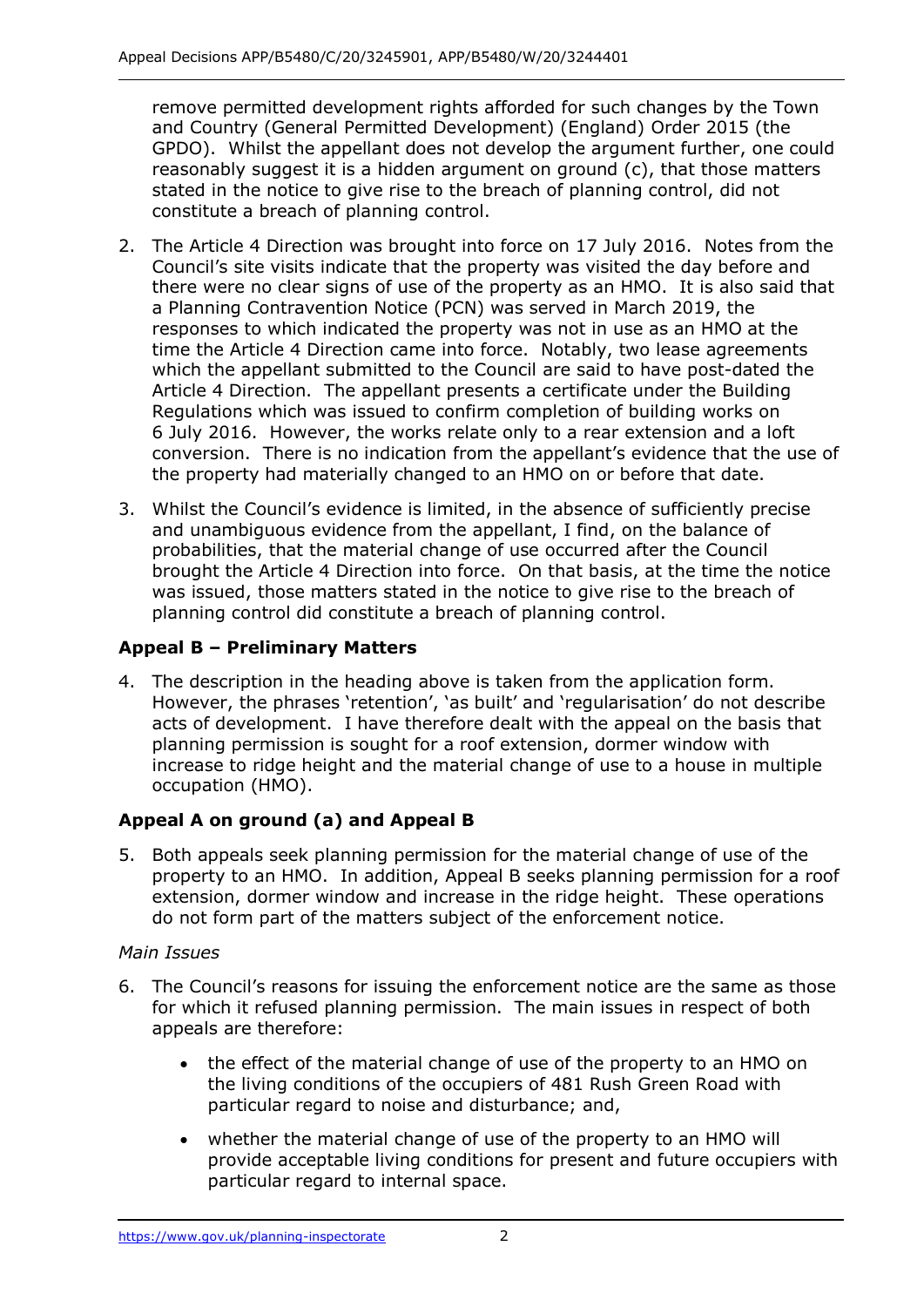#### *Living Conditions - Neighbours*

- 7. The appeal site comprises a two-storey, semi-detached property. It adjoins the property of 481 Rush Green Road and is located within a predominately residential area.
- 8. I note that use of the property as a family home could result in it being occupied by a similar number of persons to its use as an HMO. However, a family home would be occupied by a single household, who are more likely to carry out activities on a communal basis. In contrast, its use as an HMO results in it being occupied by people who are unrelated and therefore by a greater number of households. It is therefore more likely to be higher levels of noise and disturbance arising as individuals come and go separately from one another for work, shopping and other day-to-day activities.
- 9. Moreover, with several persons occupying the property as individual households, there is a much greater potential for separate visitors to come to the property at any one time and increased potential for use of the outdoor areas, including the rear garden which is accessible to all residents via the communal kitchen. This results in the potential for greater noise and disturbance through the sound of voices, opening and closing of doors and vehicles, including from more visits by delivery and other vehicles than may be the case for a single household.
- 10. Furthermore, given the lower level of communal activity which typically occurs the same household, there is likely to be an increase in noise arising from multiple sources of audio or visual media operating at any one time. This is a particular concern since the property adjoins No 481. It would also lead to an increase in the level of noise released through open windows or doors during warmer months. Such noise levels are more likely to occur at times when neighbours would have greater expectations for peace and quiet than would be the case if the property was occupied by a single household. As a result, the level of noise and disturbance experienced by the occupiers of No 481 is likely to increase to the detriment of their living conditions. The appellant's suggestion that a condition could be imposed which limits the rooms to single occupancy only would not overcome the planning harm. between individuals in separate households when compared to individuals in
- 11. I conclude, therefore, that the material change of use of the property to an HMO will have a harmful effect on the living conditions of the occupiers of 481 Rush Green Road with particular regard to noise and disturbance. As a consequence, the development will conflict with Policies DC4 and DC61 of the Havering Core Strategy and Development Control Policies Development Plan Document 2008 (CS) which state that: conversions to HMOs will only be allowed where they will be unlikely to give rise to significantly greater levels of noise and disturbance to occupiers of nearby residential properties than would an ordinary single family dwelling; and, planning permission will be refused where the proposal results in unreasonable adverse effects by reason of noise impact.

### *Living Conditions – Present and Future Occupiers*

 12. The HMO has been arranged with three bedrooms on the ground floor, two bedrooms on the first floor and one bedroom in the loft space. A communal kitchen is also located on the ground floor.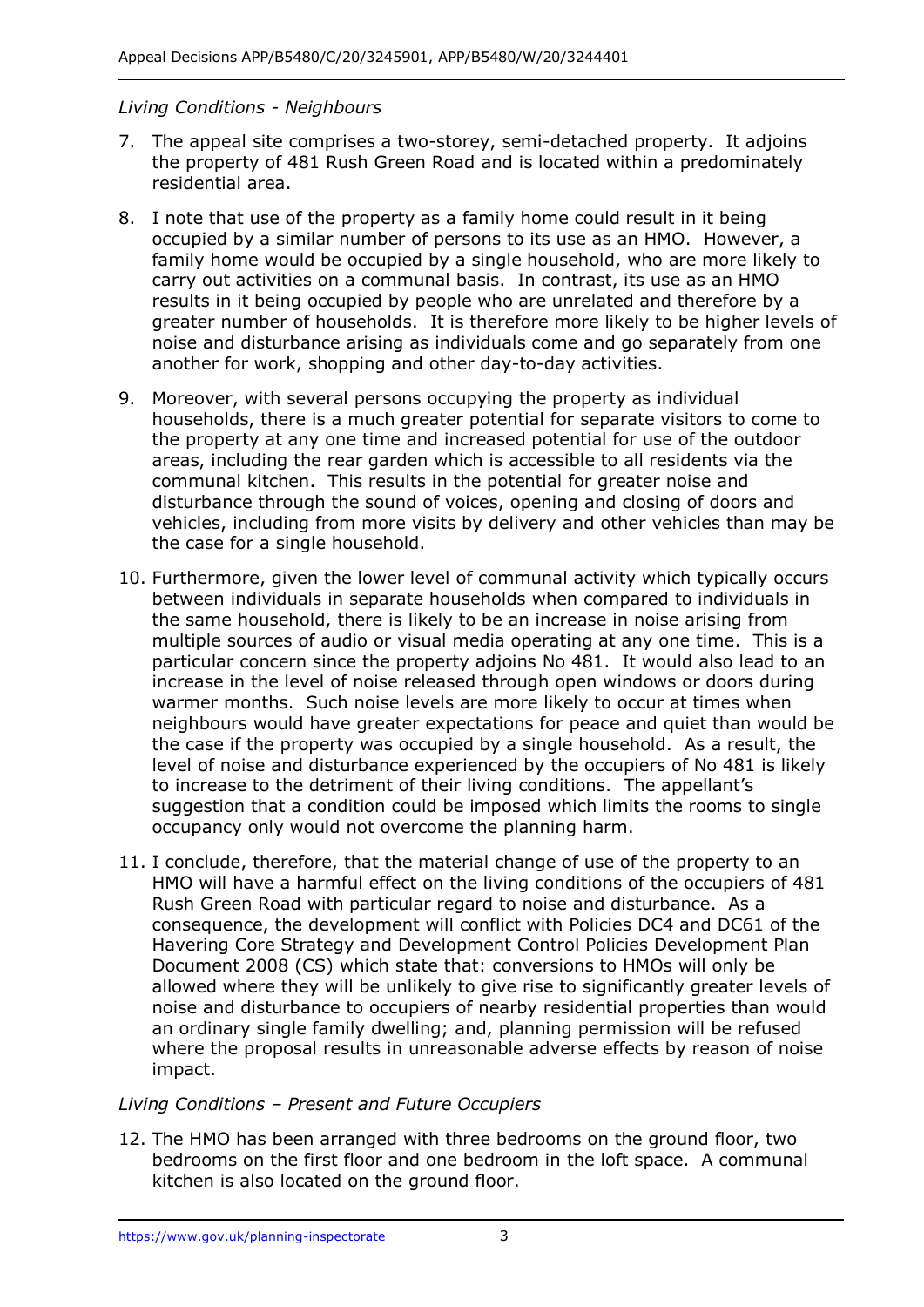- 13. The Council's concerns in respect of the internal space lie principally with the size of the communal space and the size of rooms 3 and 5. Both room 3 and room 5 are said by the appellant to measure 12.2sqm. I saw from my site visit that both rooms were smaller in terms of floor space than the other rooms within the HMO. Both were only capable of accommodating a single bed unlike the other rooms which could accommodate double beds. Nevertheless, each room had access to reasonably sized en-suites, had sufficient space for a kitchenette with washing facilities. In addition, both rooms had windows which provided a good level of natural light. In themselves, the rooms were not particularly oppressive.
- 14. However, rooms 3 and 5 were of inadequate size to provide space in which occupiers could eat meals, watch TV, work from home or otherwise relax and undertake everyday household tasks. Occupiers of those rooms would therefore need access to adequately sized communal living space in order to avoid doing such tasks from their beds.
- 15. To that end, the only communal space provided within the property is a kitchen. It is said to measure 8.9sqm in size. I saw from my site visit that it provided all the necessary facilities for cooking. It also contained a small table which would seat around 3-4 people. As such residents would have somewhere to eat a meal.
- 16. However, not all residents would be able to do so at one time. Moreover, whilst the appellant indicates there is a strict rule of no food preparation and/or cooking in the bedrooms, given that occupiers of the HMO live as separate households, they may be more likely to chose to eat alone rather than with other households living within the building with whom they may not be familiar. As such, this limited amount of dining space makes the potential for residents to eat meals on their beds in rooms 3 and 5 much more likely.
- 17. Moreover, the kitchen does not provide any space for the residents to relax, watch TV, read or carry out any other everyday activities. As such, residents, in particular those of rooms 3 and 5, will be confined to their beds for any such activities. As a consequence, I find the lack of adequately spaced, usable communal areas will result in unduly oppressive and restrictive living space for existing and future occupiers of the HMO.
- 18. I conclude, therefore, that the development will not provide acceptable living conditions for present and future occupiers with particular regard to internal space. As a result, the development will conflict with CS Policy DC61.

### *Operational Development – Appeal B*

- 19. The Council has raised no concerns with the building operations element of the development, which includes a roof extension and dormer window with increase to ridge height. It is said that is why the works were excluded from the alleged breach of planning control in the enforcement notice subject of Appeal A.
- 20. Whilst it is evident that those works have been carried out to facilitate the material change of use of the property to an HMO, the parties agree that they do not in themselves result in any planning harm. Based on the evidence before me and my own observations from my site visit, I see no reason to disagree.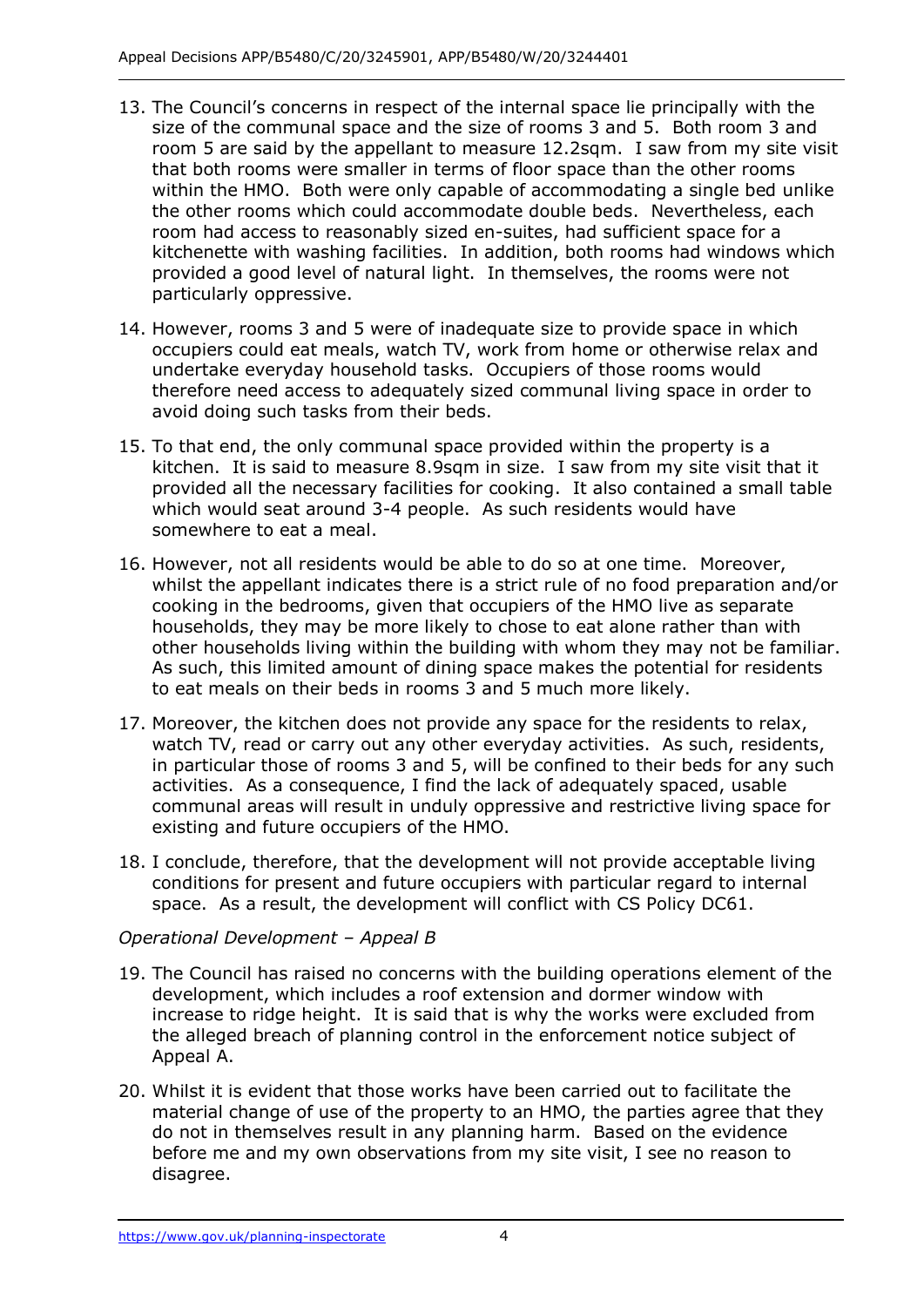- 21. Whilst those works are visible within the public realm, the increase in ridge height of approximately 10cm is minimal and thus the increase appears somewhat unobtrusive. Moreover, there is little uniformity in the roofscape of the area such that the development does not appear unduly incongruous. Similarly, I am satisfied that the intervening separation distances between the development and the properties to the rear on Barton Avenue are such that they will ensure that there will be no harmful loss of privacy or light nor any harmful effect on the outlook of neighbouring occupiers in those properties. The angle of the development in respect of the properties either side is also such that it is unlikely to give rise to harm to the living conditions of those residents. Consequently, I consider the roof extension and dormer window with increase to ridge height would accord with the development plan as a whole.
- 22. It seems to me that the operational development is severable from the use of the property as an HMO. On that basis I can exercise the power afforded to me under section 79(1)(b) of the 1990 Act to issue a split decision in respect of Appeal B.

## *Other Matters – Appeal A and Appeal B*

- 23. The appellant indicates that robust management processes are in place and I have no reason to believe that is not the case. I recognise occupants are required to sign a waiver upon entering a tenancy explaining that they are aware of their responsibilities. However, such measures would not overcome the increased levels of noise and disturbance that would arise simply from the daily activities and comings and goings of several individual households living in one property or the harm that would arise from the limited internal space.
- 24. I note the benefits the development would have in terms of its contribution towards the range of housing available in the area. However, the development does result in the loss of an existing family dwelling, which similarly detracts from the housing supply in the Borough. As such, it is a benefit of very limited weight.
- 25. I note the experience and expertise in running HMOs which the appellant brings and that the accommodation on offer is designed to reduce potential anti-social behaviour. Nevertheless, such matters would not outweigh the harm I have identified.
- 26. The appellant has referred to an appeal decision from March 2017 in respect of a proposal for a material change of use to a HMO in the London Borough of Enfield. My attention is drawn specifically to the Inspector's findings that the patterns of comings and goings of residents would be unlikely to differ greatly to that associated with the occupation of the property by a single household. Whilst I recognise the need for consistency in decision making, it is noted that that decision was concluded against different local plan policies. In any event, I see no reason to come to the same conclusion as my colleague in that instance, as the evidence before me leads me to conclude that the comings and goings of residents in this particular situation would materially differ to the use of the property as a single dwellinghouse. As I have set out above, I consider, based on the circumstances before me, that material difference would result in harm to neighbouring living conditions. The existence of an appeal decision which concludes otherwise does not carry sufficient weight on this occasion to outweigh the harm I have identified.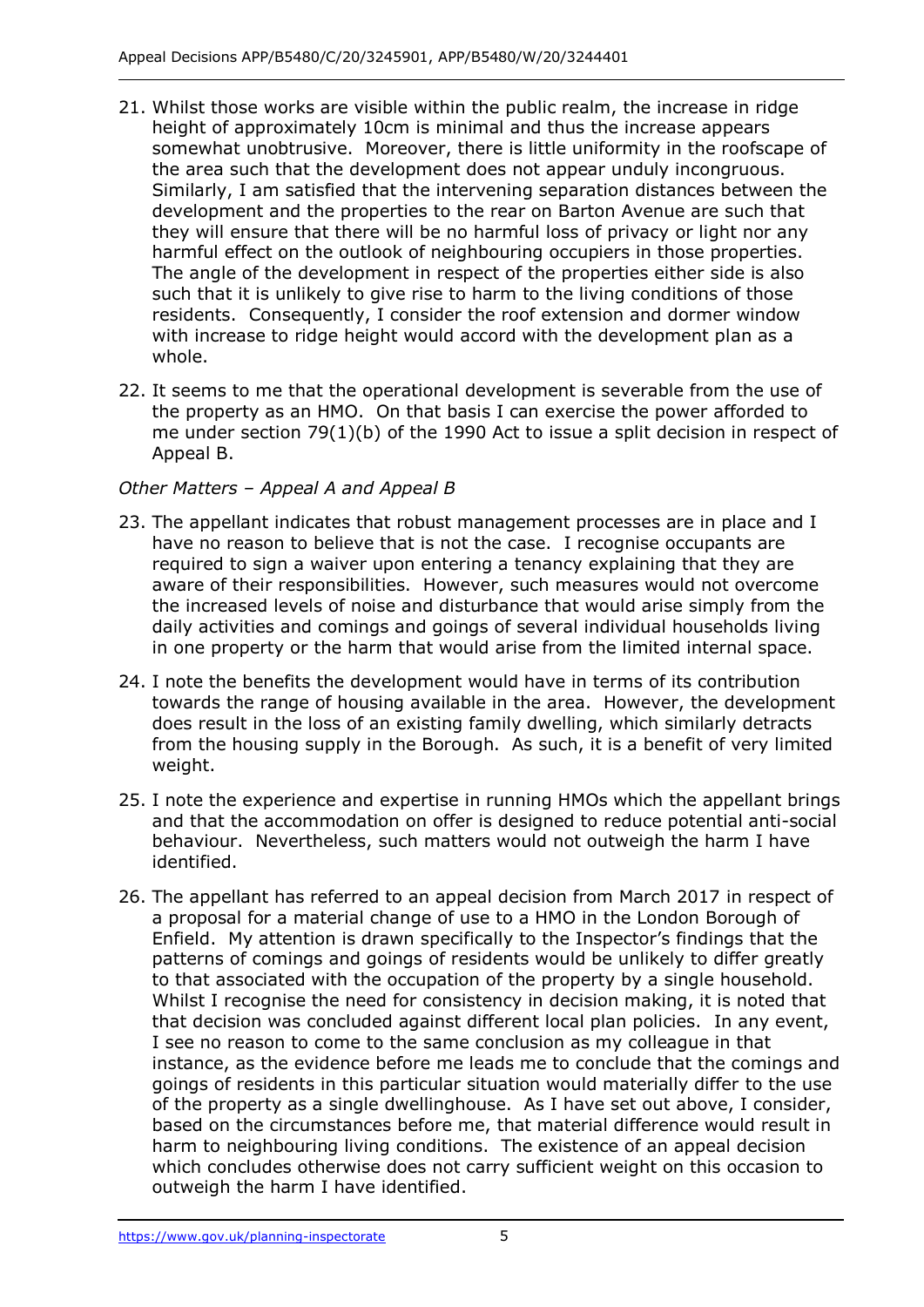#### *Conditions – Appeal B*

- 27. The Council has suggested four conditions. Three of the suggested conditions relate to the use of the property as an HMO, for which I have determined planning permission will be refused on the basis that such conditions would not overcome the planning harm.
- 28. The fourth relates to a condition to prevent any additional windows being inserted into the building hereby approved. However, I see no reason why such a condition would be necessary or reasonable. I will not therefore impose such a condition.

#### *Conclusion on Appeal A on ground (a)*

 29. For the reasons given above, I conclude that the appeal should not succeed. I shall uphold the enforcement notice and refuse to grant planning permission on the application deemed to have been made under section 177(5) of the 1990 Act as amended.

#### *Conclusion on Appeal B*

 30. For the reasons given above I conclude that the appeal should be allowed in part and dismissed in part.

# **Appeal A on ground (g)**

- 31. An appeal on ground (g) is made on the basis that the period for compliance with the requirements of the notice is too short. The notice gives a period of three months for compliance. The appellant argues that a period of 12 months is more appropriate for two reasons. Firstly, time is needed for existing tenants to be evicted. Secondly, works are required by professional contractors which will take time to organise.
- 32. In terms of the first point, I have not been provided with tenancy agreements which make clear the notice period which tenants are to be given. Secondly the notice requires all kitchen and cooking facilities except for one kitchen on the ground floor to be removed, as well as all washing/shower facilities on the ground floor and all electricity meters/fuse boxes from the premises except for one. It seems to me that such works are relatively straightforward
- 33. Nevertheless, I agree that 3 months seems an unduly short period time to allow residents to vacate the property and find alternative housing elsewhere. In addition, the requirements will likely require the services of qualified plumbers and electricians.
- 34. The Council's appeal statement indicates that the current Covid-19 pandemic cannot be relied upon by the appellant for justification for a longer compliance period. However, whilst reopening of some businesses has occurred, circumstances in respect of restrictions both on a national and regional scale continue to be fluid, with restrictions being tightened and eased on a continuous basis as a response to the pandemic. On that basis, it seems to me unreasonable to suggest that 3 months is sufficient time for the tenants to vacate and be rehoused elsewhere or indeed for the requisite tradespersons to be appointed, to source materials and to carry out the remedial works.
- 35. I note the Council's referral to an appeal decision from June 2020 in support of their case. However, whilst the Inspector found no cause to modify the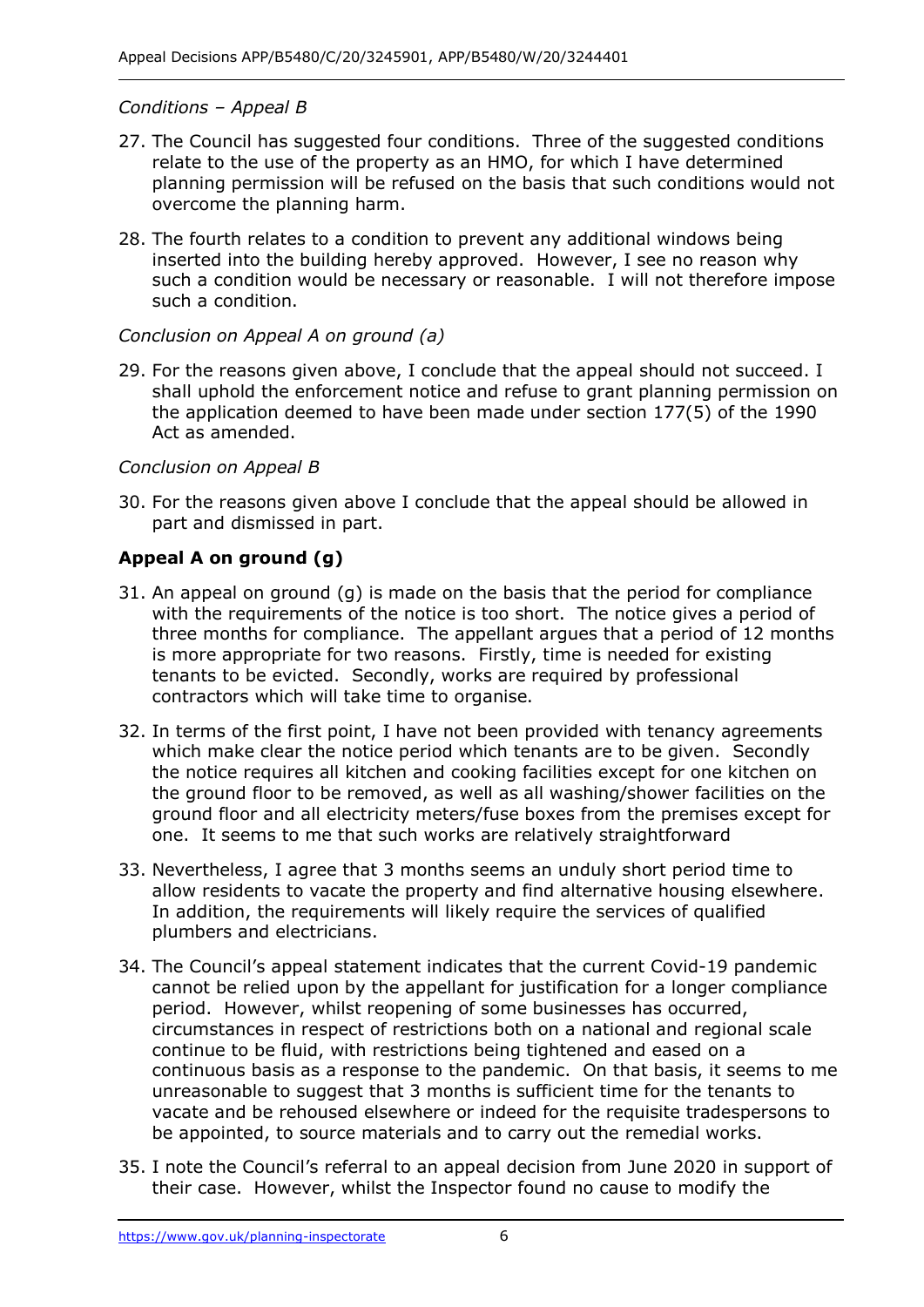compliance period, he did indicate that he was conscious of the potential impact of the Covid-19 pandemic on the appellant and pointed towards the Council's power under section 173(1)(b) of the 1990 Act to extend the compliance period. In this instance, I disagree with the Inspector's approach in that case as there are no guarantees of the Council exercising their discretion. Whereas in this instance, it is clear given the ever evolving situation with regard to restrictions, the appellant is much more likely to face difficulties in achieving the compliance period.

- 36. Nonetheless, a period of 12 months seems to me to be excessive and would be akin to granting a temporary planning permission for the development. In light of my findings above I find a time period of six months would strike the appropriate balance between ensuring the planning harm is rectified with the necessary expedience and ensuring a reasonable period for compliance with the notice.
- 37. I note that several months has elapsed since the notice was served, however, the appellant is entitled to assume success on the appeal on ground (a). On that basis, I afford very little weight to the Council's argument that the appeal on ground (g) should fail because the appellant has a had more than nine months since service of the notice to comply.
- 38. The appeal on ground (g) therefore succeeds to a limited extent.

## *Human Rights*

- 39. The loss of a person's home would be an infringement of their rights under the Human Rights Act 1998 (HRA). The cessation of the HMO use would amount to interference and would engage the right for respect for private and family life, home and correspondence set out in Article 8 of the HRA. This is a qualified right, whereby interference may be justified if in the public interest, applying the principle of proportionality.
- 40. I acknowledge that the consequence of dismissing the appeal would be that any person presently residing in the appeal property would be required to vacate the accommodation. However, the notice, as varied, provides a six- month compliance period which would allow residents time to find an alternative home. Moreover, there is no indication that those persons would necessarily be made homeless beyond that date.
- 41. The planning harm I have identified is of such weight that upholding the notice would be a proportionate and necessary response that would not violate those persons rights under Article 8 of the HRA. The protection of the public interest cannot be achieved by means that are less interfering of their rights.

# **Formal Decisions**

# *Appeal A*

- 42. It is directed that the enforcement notice is varied by the deletion of 3 months and the substitution of 6 months as the period for compliance.
- 43. Subject to the variation, the appeal is dismissed, the enforcement notice is upheld, and planning permission is refused on the application deemed to have been made under section 177(5) of the 1990 Act as amended.